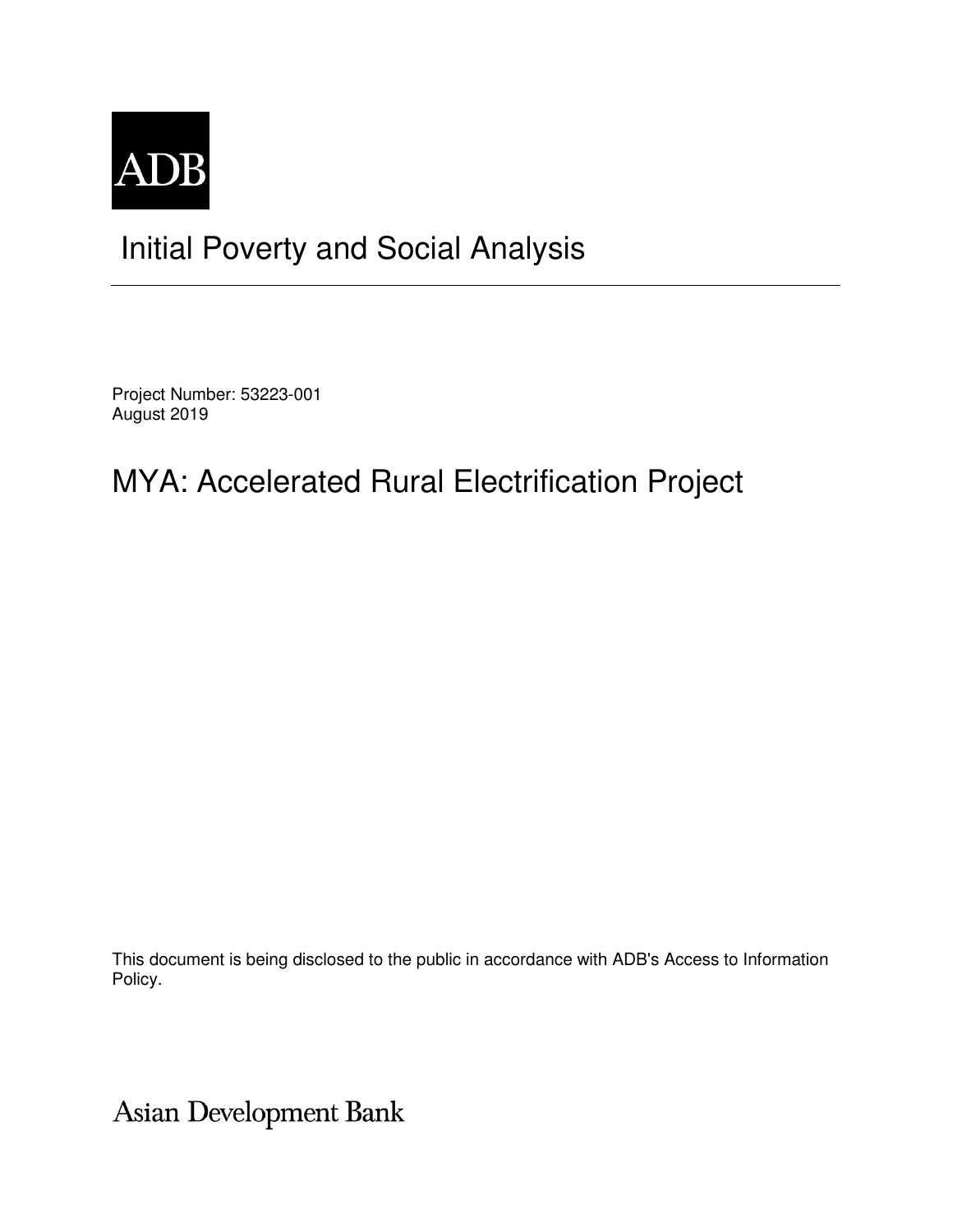## **INITIAL POVERTY AND SOCIAL ANALYSIS**

| Country:                                                                                                                                                                                                                                                                                                                                                                                                                                                                                                                                                                                                                                                                           | Myanmar                                          | Project Title:           | Accelerated Rural Electrification Project                                                                                                                                                                                                                                                                                                                                                                                                                                                                                                                                                                                                                                                                                                                                                                                                                                                                                                                                                                                                                                                                                                                                                                                                                                                                                                                                                                                                                                                                                                                                                                                                                                                                                                                                                                                                                                                             |  |  |
|------------------------------------------------------------------------------------------------------------------------------------------------------------------------------------------------------------------------------------------------------------------------------------------------------------------------------------------------------------------------------------------------------------------------------------------------------------------------------------------------------------------------------------------------------------------------------------------------------------------------------------------------------------------------------------|--------------------------------------------------|--------------------------|-------------------------------------------------------------------------------------------------------------------------------------------------------------------------------------------------------------------------------------------------------------------------------------------------------------------------------------------------------------------------------------------------------------------------------------------------------------------------------------------------------------------------------------------------------------------------------------------------------------------------------------------------------------------------------------------------------------------------------------------------------------------------------------------------------------------------------------------------------------------------------------------------------------------------------------------------------------------------------------------------------------------------------------------------------------------------------------------------------------------------------------------------------------------------------------------------------------------------------------------------------------------------------------------------------------------------------------------------------------------------------------------------------------------------------------------------------------------------------------------------------------------------------------------------------------------------------------------------------------------------------------------------------------------------------------------------------------------------------------------------------------------------------------------------------------------------------------------------------------------------------------------------------|--|--|
| Lending/Financing<br>Modality:                                                                                                                                                                                                                                                                                                                                                                                                                                                                                                                                                                                                                                                     | Project Loan                                     | Department/<br>Division: | SERD/SEEN                                                                                                                                                                                                                                                                                                                                                                                                                                                                                                                                                                                                                                                                                                                                                                                                                                                                                                                                                                                                                                                                                                                                                                                                                                                                                                                                                                                                                                                                                                                                                                                                                                                                                                                                                                                                                                                                                             |  |  |
|                                                                                                                                                                                                                                                                                                                                                                                                                                                                                                                                                                                                                                                                                    | L.<br>POVERTY IMPACT AND SOCIAL DIMENSIONS       |                          |                                                                                                                                                                                                                                                                                                                                                                                                                                                                                                                                                                                                                                                                                                                                                                                                                                                                                                                                                                                                                                                                                                                                                                                                                                                                                                                                                                                                                                                                                                                                                                                                                                                                                                                                                                                                                                                                                                       |  |  |
| A. Links to the National Poverty Reduction Strategy and Country Partnership Strategy                                                                                                                                                                                                                                                                                                                                                                                                                                                                                                                                                                                               |                                                  |                          |                                                                                                                                                                                                                                                                                                                                                                                                                                                                                                                                                                                                                                                                                                                                                                                                                                                                                                                                                                                                                                                                                                                                                                                                                                                                                                                                                                                                                                                                                                                                                                                                                                                                                                                                                                                                                                                                                                       |  |  |
| priority projects.<br>universal electrification by 2030.<br><b>Poverty Targeting</b><br>В.<br>etc.)                                                                                                                                                                                                                                                                                                                                                                                                                                                                                                                                                                                |                                                  |                          | The Myanmar Sustainable Development Plan put forward by the government in 2018 recognizes that reliable<br>electricity supply is essential for achieving economic development and poverty reduction targets. ADB's Country<br>Partnership Strategy 2017-2021 focuses on rural electrification as a driver for poverty reduction especially in rural<br>areas; on strengthening the power sector infrastructure, including transmission and distribution systems; providing<br>capacity development and institutional strengthening of key energy agencies; and helping identify and prepare<br>The government has prepared long-term development plans for the energy sector. The plans accord high priority to<br>(i) rehabilitating existing power plants and constructing new ones to increase installed generation capacity to meet<br>fast-growing demand; (ii) expanding and upgrading the transmission grid and substations to ensure that they can<br>transmit all the power generated at the power plants to the load demand centers; (iii) expanding distribution networks<br>to connect more consumers to the electricity grid, particularly in rural areas to achieve the government goal of<br>The project is included in the Country Operations Business Plan 2020-2022 and is consistent with ADB's Strategy<br>2030 and Energy Policy (2009) by promoting inclusive growth, energy security, and supporting energy efficiency.<br>According to the government priorities, the project will increase electrification in Myanmar and will contribute to<br>poverty reduction via increasing rural electrification in Ayeyarwady, Bago, Magway, and Kayin regions.<br>□General Intervention □Individual or Household (TI-H) ⊠Geographic (TI-G) □Non-Income MDGs (TI-M1, M2,<br>The Project will assist Myanmar in supporting improved electricity access and creating reliable supply of |  |  |
| electricity to rural areas some of which are most populated areas through the expansion of the distribution systems. <sup>1</sup><br>The project is classified as geographic targeted as it will contribute to poverty reduction via increasing rural<br>electrification in Ayeyarwady, Bago, Magway, and Kayin regions.                                                                                                                                                                                                                                                                                                                                                           |                                                  |                          |                                                                                                                                                                                                                                                                                                                                                                                                                                                                                                                                                                                                                                                                                                                                                                                                                                                                                                                                                                                                                                                                                                                                                                                                                                                                                                                                                                                                                                                                                                                                                                                                                                                                                                                                                                                                                                                                                                       |  |  |
| С.                                                                                                                                                                                                                                                                                                                                                                                                                                                                                                                                                                                                                                                                                 | <b>Poverty and Social Analysis</b>               |                          |                                                                                                                                                                                                                                                                                                                                                                                                                                                                                                                                                                                                                                                                                                                                                                                                                                                                                                                                                                                                                                                                                                                                                                                                                                                                                                                                                                                                                                                                                                                                                                                                                                                                                                                                                                                                                                                                                                       |  |  |
| 1. Key issues and potential beneficiaries.<br>The project will expand and increase reliability of the supply of electricity to new consumers, increase access to<br>electricity services for rural households and consumers. The consumers will benefit from improved access to<br>electricity to support their economic activities. Access to reliable electricity supply will help agricultural production<br>as well as small scale business in rural areas. Poor and vulnerable people especially women will benefit from the<br>project. So primary beneficiaries will be households, small scaled businesses, public institutions such as schools,<br>clinics, temples, etc. |                                                  |                          |                                                                                                                                                                                                                                                                                                                                                                                                                                                                                                                                                                                                                                                                                                                                                                                                                                                                                                                                                                                                                                                                                                                                                                                                                                                                                                                                                                                                                                                                                                                                                                                                                                                                                                                                                                                                                                                                                                       |  |  |
|                                                                                                                                                                                                                                                                                                                                                                                                                                                                                                                                                                                                                                                                                    | 2. Impact channels and expected systemic changes |                          |                                                                                                                                                                                                                                                                                                                                                                                                                                                                                                                                                                                                                                                                                                                                                                                                                                                                                                                                                                                                                                                                                                                                                                                                                                                                                                                                                                                                                                                                                                                                                                                                                                                                                                                                                                                                                                                                                                       |  |  |
| Lack of transmission and distribution infrastructure has been a major constraint in accessing electricity. By<br>expanding and strengthening the distribution systems, the project will provide increased opportunities for small and<br>medium enterprises to expand their own services, improved living conditions for individuals and households,<br>and improved conditions for community-level facilities (e.g. clinics, schools) in the area.                                                                                                                                                                                                                                |                                                  |                          |                                                                                                                                                                                                                                                                                                                                                                                                                                                                                                                                                                                                                                                                                                                                                                                                                                                                                                                                                                                                                                                                                                                                                                                                                                                                                                                                                                                                                                                                                                                                                                                                                                                                                                                                                                                                                                                                                                       |  |  |
| 3. Focus of (and resources allocated in) the TA facility or due diligence.                                                                                                                                                                                                                                                                                                                                                                                                                                                                                                                                                                                                         |                                                  |                          |                                                                                                                                                                                                                                                                                                                                                                                                                                                                                                                                                                                                                                                                                                                                                                                                                                                                                                                                                                                                                                                                                                                                                                                                                                                                                                                                                                                                                                                                                                                                                                                                                                                                                                                                                                                                                                                                                                       |  |  |
| Social experts will be engaged to assess potential impacts on poverty alleviation and to conduct a social analysis<br>of potential beneficiaries.                                                                                                                                                                                                                                                                                                                                                                                                                                                                                                                                  |                                                  |                          |                                                                                                                                                                                                                                                                                                                                                                                                                                                                                                                                                                                                                                                                                                                                                                                                                                                                                                                                                                                                                                                                                                                                                                                                                                                                                                                                                                                                                                                                                                                                                                                                                                                                                                                                                                                                                                                                                                       |  |  |
| <b>GENDER AND DEVELOPMENT</b><br>Ш.                                                                                                                                                                                                                                                                                                                                                                                                                                                                                                                                                                                                                                                |                                                  |                          |                                                                                                                                                                                                                                                                                                                                                                                                                                                                                                                                                                                                                                                                                                                                                                                                                                                                                                                                                                                                                                                                                                                                                                                                                                                                                                                                                                                                                                                                                                                                                                                                                                                                                                                                                                                                                                                                                                       |  |  |
| Myanmar has the lowest electrification rate in the region, with current electrification around 39.0% nationwide, and<br>only 21% in rural areas, relegating its remote communities to live permanently without a reliable energy supply<br>(World Bank, 2016). The recent census data maintains 32.4% of households in Myanmar use electricity as their<br>main source of energy for lighting, followed by candles (20.7%). As shown, there is a big difference between urban                                                                                                                                                                                                      |                                                  |                          |                                                                                                                                                                                                                                                                                                                                                                                                                                                                                                                                                                                                                                                                                                                                                                                                                                                                                                                                                                                                                                                                                                                                                                                                                                                                                                                                                                                                                                                                                                                                                                                                                                                                                                                                                                                                                                                                                                       |  |  |

 $\overline{a}$  $1$  Specific project details will be confirmed during PPTA implementation.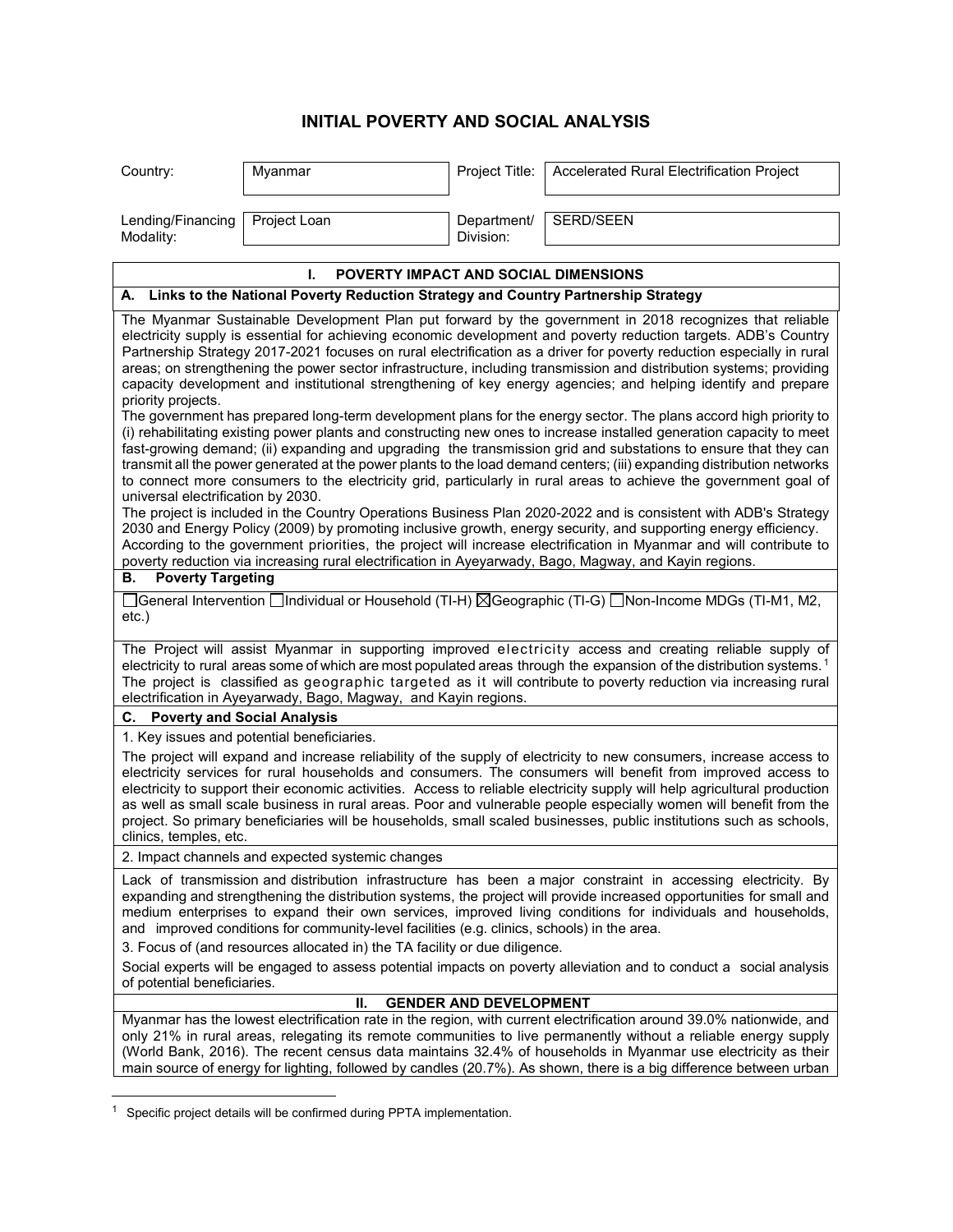(77.5%) and rural areas (14.9%) in the use of electricity as the main source of lighting. The proportion of households using batteries, generators, and solar systems as the main source of lighting is considerable. Four out of five households use wood or charcoal, while in rural areas up to 80% use wood or charcoal for cooking. Overall, only 17.0% of households use energy, such as electricity or liquefied petroleum gas, for cooking. The proportion is larger in urban areas (46.0%) but very low in rural areas (6.0%). Although the entire household is adversely affected by energy constraints, it is particularly damaging to women because they are primarily responsible for food preparation and cooking. Without access to energy, they are typically forced to spend significant amounts of time searching for firewood to meet their cooking and heating needs. According to some estimates, women spend three times the amount of time spent by men in transporting fuel and water. There are also limitations to women's access to extension services and vocational training. According to the 2013 LIFT baseline survey, only 11.0% of households received any vocational or extension training.

2. Does the proposed project or program have the potential to make a contribution to the promotion of gender equity and/or empowerment of women by providing women's access to and use of opportunities, services, resources, assets, and participation in decision making?<br> $\boxtimes$  Yes  $\Box$  No

 $\Box$  No

Gender analysis will be conducted as part of the due diligence to identify gender entry points, collect sexdisaggregated data and information to inform the gender designs of the project and prepare gender action plan. The potential gender designs include (i) opportunities for employment of local population (including women) during construction and operation phases, (ii) professional development and training of female staff on the operation and maintenance of DAS, (iii) skills training with a view of ensuring that skills developed will improve prospects for future employment in the job market or energy-based livelihoods and entrepreneurship opportunities, and (iii) gender designs to address the existing gaps in women participation in decision making. The gender-responsive road-map for the households connections will be developed and institutionalized to ensure that targeted supporting measures included for poor and women headed households to be connected to the grid.

3. Could the proposed project have an adverse impact on women and/or girls or widen gender inequality?<br>  $\Box$  Yes  $\Box$  No  $\boxtimes$  No

The project will provide more reliable electricity supply to all households/consumers, it will not widen gender inequality.

4. Indicate the intended gender mainstreaming category:

| $\Box$ GEN (gender equity) | $\boxtimes$ EGM (effective gender mainstreaming) |
|----------------------------|--------------------------------------------------|
|----------------------------|--------------------------------------------------|

**A. Involuntary Resettlement Category** A **△B** C C FI

 $\Box$  SGE (some gender elements)  $\Box$  NGE (no gender elements)

| <b>PARTICIPATION AND EMPOWERMENT</b><br>III.                                                                                                                                                                                                                                                                                                                                                                                                                                    |
|---------------------------------------------------------------------------------------------------------------------------------------------------------------------------------------------------------------------------------------------------------------------------------------------------------------------------------------------------------------------------------------------------------------------------------------------------------------------------------|
| 1. Who are the main stakeholders of the project, including beneficiaries and negatively affected people? Identify<br>how they will participate in the project design.                                                                                                                                                                                                                                                                                                           |
| Local communities, affected people, civil society organizations, local leaders, and government at national and local<br>levels.                                                                                                                                                                                                                                                                                                                                                 |
| 2. How can the project contribute (in a systemic way) to engaging and empowering stakeholders and beneficiaries,<br>particularly, the poor, vulnerable and excluded groups? What issues in the project design require participation of<br>the poor and excluded?                                                                                                                                                                                                                |
| An integral part of social safeguard due diligence, consultations will be carried out in the project areas with all<br>communities, ethnic groups. Consultations will be organized at the community level, regional and national<br>government officials, development partners, nongovernmental organizations, and commune- and village-level<br>officials and beneficiaries. A series of focus group discussions will be undertaken as part of the socio-economic<br>analysis. |
| 3. What are the key, active, and relevant civil society organizations in the project area? What is the level of civil<br>society organization participation in the project design?                                                                                                                                                                                                                                                                                              |
| $\boxtimes$ Information generation and sharing $\Box$ Consultation<br>Collaboration<br>Partnership                                                                                                                                                                                                                                                                                                                                                                              |
| 4. Are there issues during project design for which participation of the poor and excluded is important? What are<br>they and how shall they be addressed? $\Box$ Yes<br>No<br>M                                                                                                                                                                                                                                                                                                |

1. Does the project have the potential to involve involuntary land acquisition resulting in physical and economic displacement?  $\boxtimes$  Yes  $\Box$  No

**IV. SOCIAL SAFEGUARDS**

The project will construct 48 of 66/33/11 kV substations. This may require land acquisition for substations and restrictions in the continued use of landholdings in the substations. However, the size of substation is typically small and based on previous experience, community land is usually available and allocated for distribution substations, which serve communities. Land acquisition will follow ADB policies and requirement. In addition, the project will